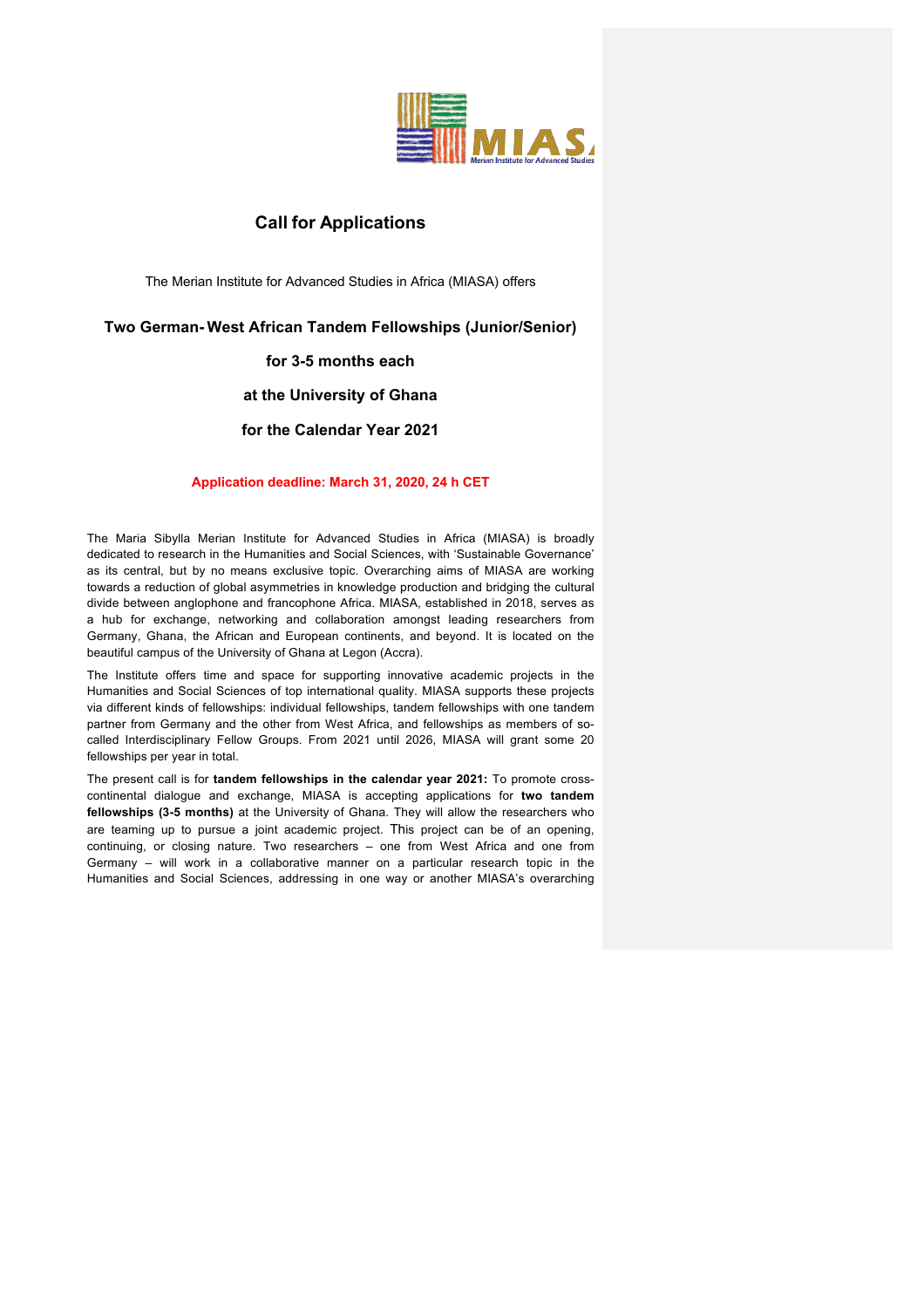aims. Their joint application must highlight the additional academic value of their cooperation. The application should also define the objectives and anticipated outcomes of their collaboration.

The successful applicants will become MIASA Fellows for 3-5 months in 2021 with all the corresponding rights and obligations for the requested funding period. **Key** among the obligations is that MIASA fellows are required to spend the bulk of their fellowship in residence at MIASA at the University of Ghana.

Fellowships will be awarded to researchers of top academic quality with an innovative and high quality research topic. The selection of fellows is undertaken by the distinguished international Academic Advisory Board of MIASA.

The fellows' salary costs will be met by MIASA for every full fellowship month on the principle of "no loss, no gain," and paid directly to his/her home institution. Furthermore, fellows will receive a monthly allowance of 400 €. For fellows affiliated with an African institution at the commencement of the IFG, this monthly allowance will be 1.000 €.

Non-affiliated senior fellows receive a monthly grant of 2.000 € in total. Non-affiliated junior fellows will receive a monthly grant of 1.200 €.

For all fellows, MIASA will provide accommodation and reimburse travel costs. To promote the joint research, a shared research cost contribution of 500€/fellow month can be granted upon application to the directorate, e.g. for conducting field research or organizing a small academic event, like a workshop.

The Institute provides its fellows with modern office space and an up-to-date infrastructure. Fellows have full access to all library services at the University of Ghana and, electronically, at the University of Freiburg, Germany. **Note:** A full-time presence of fellows at MIASA for the fellowship period is expected. Periods of leave need to be negotiated with the MIASA directors prior to the signing of the fellowship agreements, and must not exceed a total of four weeks.

The Institute supports academic exchange across existing boundaries: between disciplines, between different cultures and countries, between established and younger researchers. Furthermore, MIASA engages in activities opening the research community to society, politics, and the arts. Fellows will be part of this community and profit from the lively research environment of the university. **Note**, therefore, that applicants should indicate how they are planning to contribute to the activities at MIASA and, more broadly, to the academic life at the University of Ghana.

MIASA is committed to inclusion, gender equality, and family friendliness. The MIASA fellowship program thus aims for gender parity, is promoting affirmative action policies, and is striving to provide family-friendly conditions for its fellows.

#### **Applications**

**Applications can be submitted both in English and in French.** The completed application form together with the required documents has to be uploaded on the application webpage (https://frias.wufoo.com/forms/miasa-tandem-fellowships-2021/) and submitted by **March 31, 2020; 24.00 h CET**.  $\mathcal{L}$ 

**Feldfunktion geändert**